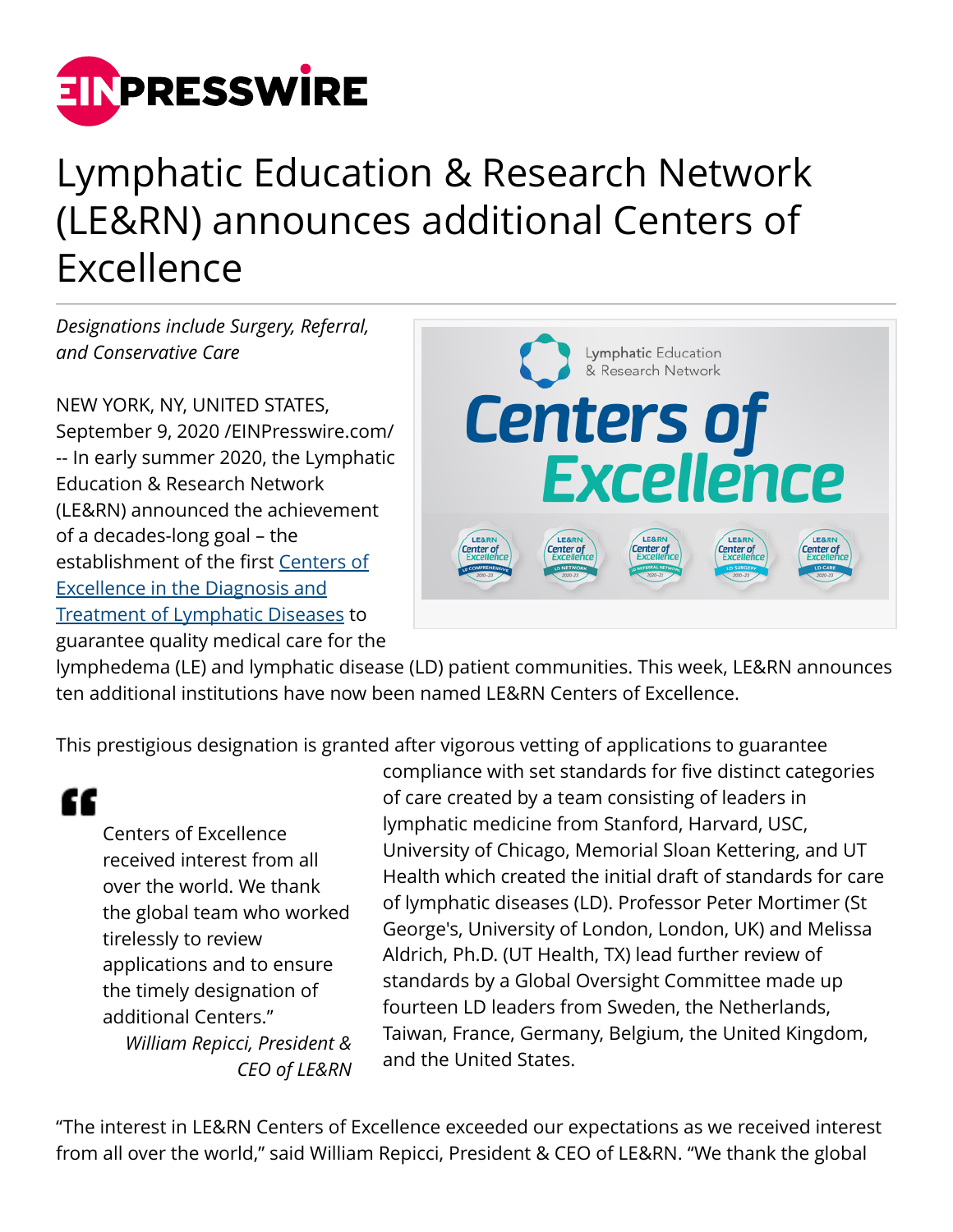team of field leaders who worked tirelessly to review applications and ensure the timely designation of additional Centers of Excellence."

Listed here are the newly designated Surgical Centers, Referral Network Centers, and Conservative Care Centers of Excellence. Visit the LE&RN website at LymphaticNetwork.org/Centers-of-Excellence for the most up-to-date information on these designations.

Surgical Centers of Excellence • Integrative Lymphedema Institute, Dallas, TX • Kameda Medical Center, Kamogawa, Chiba, Japan • The Center for Lymphatic Restoration at Swedish Medical Center, Englewood, CO • The Center for Lymphedema Surgery at The Institute for Advanced Reconstruction, Shrewsbury, NJ • The Genoa Center for Lymphatic Diseases, Genoa, Italy

Referral Network Centers of Excellence • The Lymphedema Center, Santa Monica, CA

Conservative Care Centers of Excellence

• Hartford HeathCare Rehabilitation Network, Hartford, CT

• Moffitt Cancer Center, Tampa, FL

• Mt. Wilga Private Hospital, Hornsby, New South Wales, Australia

· Therapy Achievements, Huntsville, AL

LE&RN welcomes hearing from patient advocates who utilize the services of these institutions and who would be willing to serve on Affiliate Boards that will work with LE&RN and the institution on standards compliance and advancement in care. If you are interested, email LE&RN at COE@LymphaticNetwork.org. Patients can also help by completing the patient survey at LymphaticNetwork.org/COEsurvey after a visit to a Center.

## About LE&RN

Founded in 1998, the Lymphatic Education & Research Network (formerly LRF) is a 501(c)(3) notfor-profit organization whose mission is to fight lymphatic disease and lymphedema through education, research and advocacy. LE&RN provides valuable educational resources for the millions of people who suffer from lymphedema and lymphatic disease. LE&RN fosters and supports research that can deepen the medical community's understanding of the lymphatic system. For more information about lymphatic diseases or the Lymphatic Education & Research Network, please visit [www.LymphaticNetwork.org](http://www.LymphaticNetwork.org) or call (516) 625-9675.

Laura Farrell Lymphatic Education & Research Network (LE&RN) +1 516-625-9675